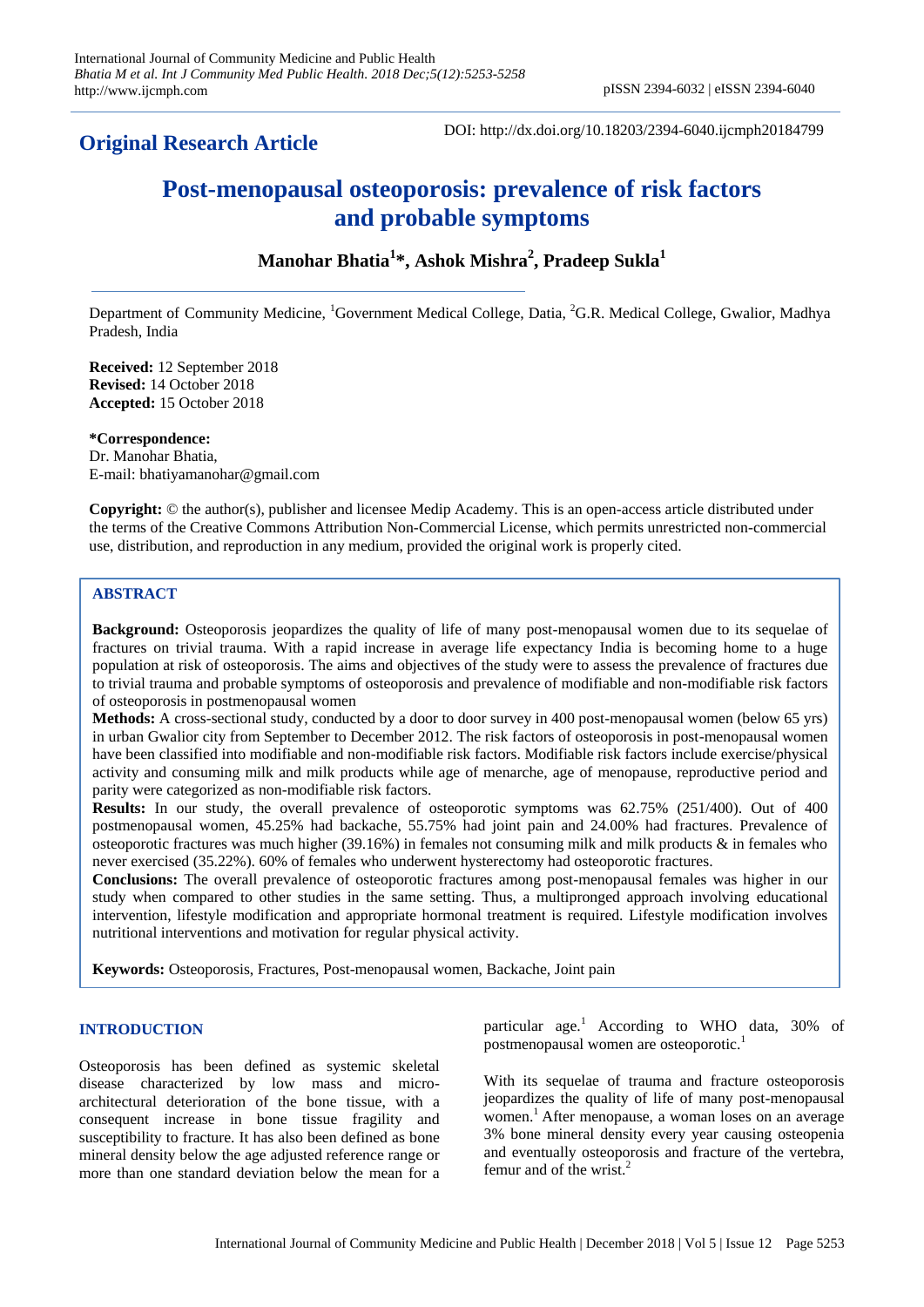One out of eight males and One out of three females in India suffer from osteoporosis, making India one of the largest affected countries in the world. $3$  Expert groups in India peg the number of osteoporosis patients at approximately 26 million (2003 figures) with the numbers projected to increase to 36 million by  $2013.<sup>4</sup>$  In India the incidence of hip fracture among males and females is 1:1. In most Western countries, while the peak incidence of osteoporosis occurs at about 70-80 years of age, in India it may afflict those 10-20 years younger, at age  $50-60$ .<sup>5</sup>

Worldwide, lifetime risk for osteoporotic fractures in women is  $30-50\%$  and in men the risk is  $15-30\%$ .<sup>6</sup> Approximately 1.6 million hip fractures occur each year worldwide and the incidence is set to increase to 6.3 million by  $2050$ .<sup>7</sup>

The chief symptoms of osteoporosis include backache, joint pain- particularly knee joint and fractures. Three main types of osteoporotic fractures are wrist, vertebral and hip fracture.<sup>8</sup> The age at onset of menopause in northern India is 48 years which is about 3 years earlier than the west.<sup>9</sup>

Women are at a greater risk of developing osteoporosis particularly after menopause because of rapid decline in estrogen levels. Apart from menopause, other important risk factors of osteoporosis in females include late menarche, early menopause, parity etc. Risk factors in both the sexes include low calcium intake, low vitamin D levels, low levels of physical activity, smoking, excessive alcoholism, excessive body weight, excessive use of corticosteroids etc.<sup>10,11</sup>

The steady increase in average life expectancy among general population including women also implies that there is going to be a rapid increase of population at risk of osteoporosis which will require equivalent health services. Thus the present work has been undertaken to assess the prevalence of probable osteoporotic symptoms and prevalence of modifiable and non-modifiable risk factors as no significant work has been done on postmenopausal osteoporosis in Gwalior district.

# **METHODS**

It was a cross-sectional study conducted by a door to door survey in 400 women in postmenopausal age group (below 65 yrs) in Gwalior city from  $1<sup>st</sup>$  September to  $30<sup>th</sup>$ December 2012. The study tool was a semi-structured questionnaire. The questionnaire included details of menstrual history, daily dietary intake, physical activity (exercise, morning walk) difficulty in climbing stairs, bending, squatting etc. A pilot study was carried out on 50 women to check the feasibility of questionnaire. Apart from the obstetric and gynecologic history, the questionnaire also included details of family history of Osteoporosis, history of chronic disease and long term drug intake such as OCPs, steroids etc.

To validate the questionnaire the study team reviewed the questions themselves. Along with this the face value, authenticity and trustworthiness of participants was determined through detailed notes. Details about family history, food consumption and physical activity throughout the day were gathered from the unstructured part of the semi-structured questionnaire.

The operational definition of menopause status is as follows: pre-menopause defined as having regular menstrual periods in the previous 12 months; perimenopause as having no period in the previous 3 months, but at least one menstruation in the previous 12 months; and post menopause as having no period in the previous  $12$  months.<sup>12</sup>

Previous studies have suggested that prevalence of osteoporosis increases with advancing age. So to reduce the bias due to age factor a cut off age limit of 65 yrs was set.

#### *Inclusion criteria*

Postmenopausal women in the age group upto 65 yrs who have attained menopause more than one year before.

## *Exclusion criteria*

This included postmenopausal women above 65 yrs, perimenopausal women, Women who had attained menopause less than one year before and postmenopausal women having history of chronic disease and long term drug intake (OCPs and steroids). Pathological fractures and fractures due to major trauma were excluded from the study.

Long term intake of drugs like steroids and OCPs intake constitutes an important risk factor for osteoporosis. Hence such subjects were excluded from study to reduce bias due to drug intake.

# *Methodology*

Primary osteoporosis represents bone mass loss that is unassociated with any other illness and is related to aging and loss of the gonadal function in women and the aging process in men. Since bone mass density measurement was not feasible in our study, the operational case definition of osteoporosis for our study was based on symptoms. $<sup>1</sup>$ </sup>

Symptoms of osteoporosis include backache, joint pain (knee, wrist and elbow joint) and fracture on trivial trauma. For the purpose of study, presence of any of these symptoms was taken as presence of probable osteoporosis in the study subject.

The risk factors of osteoporosis in post-menopausal women have been classified into modifiable and nonmodifiable risk factors. Modifiable risk factors include exercise/physical activity and consuming milk and milk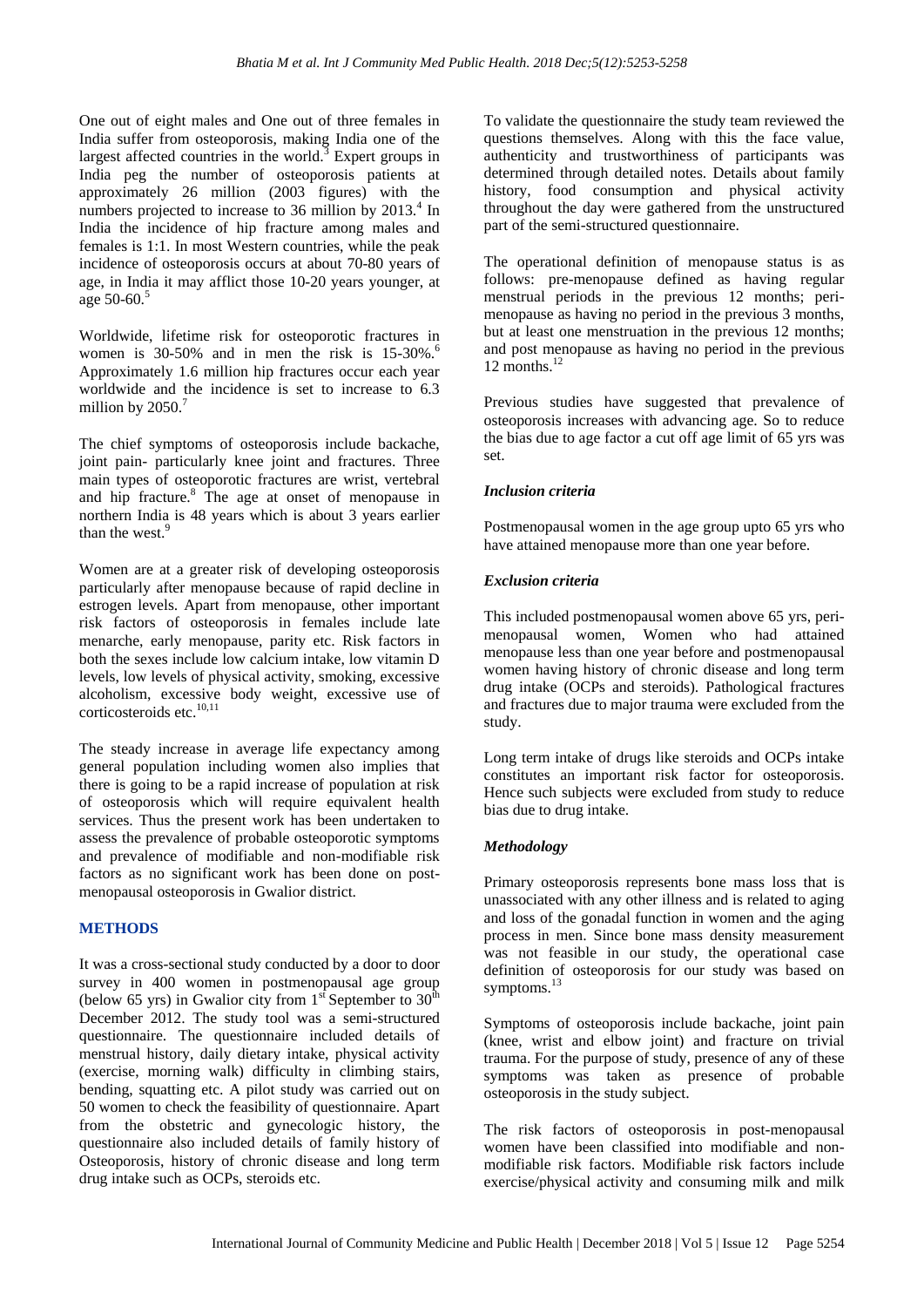products. In our study, all the subjects were sedentary workers. Calcium requirement of sedentary females is 600mg per day. 100 gms of buffalo milk provides 210 mg of calcium.<sup>14</sup> Considering other sources of calcium in diet like pulses, dates, nuts, millets etc, 200 gms of milk five days a week was considered as regular milk consumption; less than this was considered as irregular milk consumption and the third category was no milk consumption.

Individuals over the age of 20 yrs should undertake a minimum of 30 minutes of physical activity of moderate intensity (such as walking 5-6 km/hr) on most, if not all the days of the week.<sup>14</sup> For the study purpose, women undertaking a minimum of 30 minutes of physical activity like walking, mopping floor, washing clothes etc for at least five days a week were classified as exercising regularly; less than this was irregularly exercising and the third category was no exercise.<sup>1</sup>

Age of menarche, age of menopause, reproductive period and parity were categorized as non-modifiable risk factors. Medical and surgical factors include diabetes, hypertension and hysterectomy.

#### *Sample size*

Various studies reflect that the prevalence of osteoporosis among post-menopausal women varies from 42 to 53 percent**.** 15,16 For the purpose of this study, a median prevalence rate of 50% was taken and sample size of 400 was calculated keeping desired permissible error at 10%.

#### *Selection of subjects*

The study was conducted in urban part of Gwalior district. Gwalior city is divided into 60 wards which were numbered from 01 to 60. Simple random sampling was applied and 10 wards were selected randomly using random number table and in each selected wards, 40 eligible participants were identified using house to house visit. In each ward one colony/mohalla was selected where a fixed structure with public utility like temple, school, hand pump etc. was located. From the fixed point the participants were selected from right hand direction until the required sample size per ward was interviewed.

Informed consent was obtained from study participants and they were assured about the confidentiality of the interview. Before start of study, necessary ethical clearance was obtained from Ethics Committee, GR Medical College, Gwalior. All the data gathered was transferred to suitable statistical software and analysis was carried out by percentage, proportion and chi-square and P value was calculated utilizing EpiCalc 2000.

#### **RESULTS**

The present study was conducted in 400 postmenopausal women of whom 45.25% (181) had backache, 55.75% (223) had joint pain and 24.00% (96) had fractures. In current study, the overall prevalence of osteoporotic symptoms among postmenopausal women was 62.75% (251/400) which was higher than some previous studies.<sup>15,16</sup>

#### **Table 1: Relation between non-modifiable risk factors and symptoms of osteoporosis.**

| Non-modifiable               | <b>Backache</b> | Joint pain | <b>Fracture</b> |  |  |  |
|------------------------------|-----------------|------------|-----------------|--|--|--|
| risk factors                 | $($ %)          | $($ %)     | $($ %)          |  |  |  |
| Age of menarche (in yrs)     |                 |            |                 |  |  |  |
| $<$ 12 (n=75)                | 48.00           | 45.33      | 18.66           |  |  |  |
| $12-15$ (n=242)              | 40.91           | 50.41      | 19.83           |  |  |  |
| $>15$ (n=83)                 | 55.42           | 80.72      | 40.96           |  |  |  |
| Chi square value             | 7.63            | 67.42      | 15.53           |  |  |  |
| P value                      | 0.0219          | 0.00001    | 0.0004          |  |  |  |
| Age of menopause (in yrs)    |                 |            |                 |  |  |  |
| $<46$ (n=69)                 | 55.07           | 76.81      | 39.13           |  |  |  |
| $46-50$ (n=193)              | 48.18           | 54.92      | 21.76           |  |  |  |
| $>50$ (n=138)                | 36.23           | 46.37      | 19.56           |  |  |  |
| Chi square value             | 13.22           | 45.57      | 11.24           |  |  |  |
| P value                      | 0.0013          | 0.0001     | 0.0036          |  |  |  |
| Reproductive period (in yrs) |                 |            |                 |  |  |  |
| $15-25(88)$                  | 57.95           | 100        | 37.50           |  |  |  |
| 26-35 (240)                  | 42.50           | 42.91      | 19.58           |  |  |  |
| >35(72)                      | 38.88           | 44.44      | 22.22           |  |  |  |
| Chi square value             | 14.93           | 201.24     | 9.24            |  |  |  |
| P value                      | 0.0005          | 0.0002     | 0.0098          |  |  |  |
| <b>Parity</b>                |                 |            |                 |  |  |  |
| $0-2(n=226)$                 | 42.03           | 55.75      | 21.23           |  |  |  |
| $3-4$ (n=138)                | 42.02           | 44.20      | 25.36           |  |  |  |
| 5 and above                  |                 | 100        | 36.11           |  |  |  |
| $(n=36)$                     | 77.77           |            |                 |  |  |  |
| Chi square value             | 62.06           | 174.07     | 5.67            |  |  |  |
| P value                      | 0.0001          | 0.0001     | 0.0586          |  |  |  |

The mean age at menarche was calculated and the subjects were categorized in three groups viz. those attained early menarche (below12 years of age), ideal menarche (between 12 to15 years) and late menarche (above 15 years of age). Similarly, the mean menopausal age was calculated and was categorized into early menopause (below 46 years of age), ideal menopause (between 46-50 years) and late menopause (above 50 years of age). In present study, the mean age of menarche was 13.4±1.98 years, of menopause was 48.9±3.08 years and mean reproductive period was 33.8±4.33 years. Study revealed that with increase in age of menarche, prevalence of symptoms of osteoporosis increased; 18.66% and 40.96% females had osteoporotic fractures with age of menarche below 12 yrs and above 15 yrs age respectively (p=0.0004); the rates of backache and joint pain also increased with higher age of menarche  $(p<0.05)$ (Table 1).

Similarly early menopause was found to be associated with increased prevalence of osteoporotic symptoms; 39.13% in females with menopausal age below 46 yrs,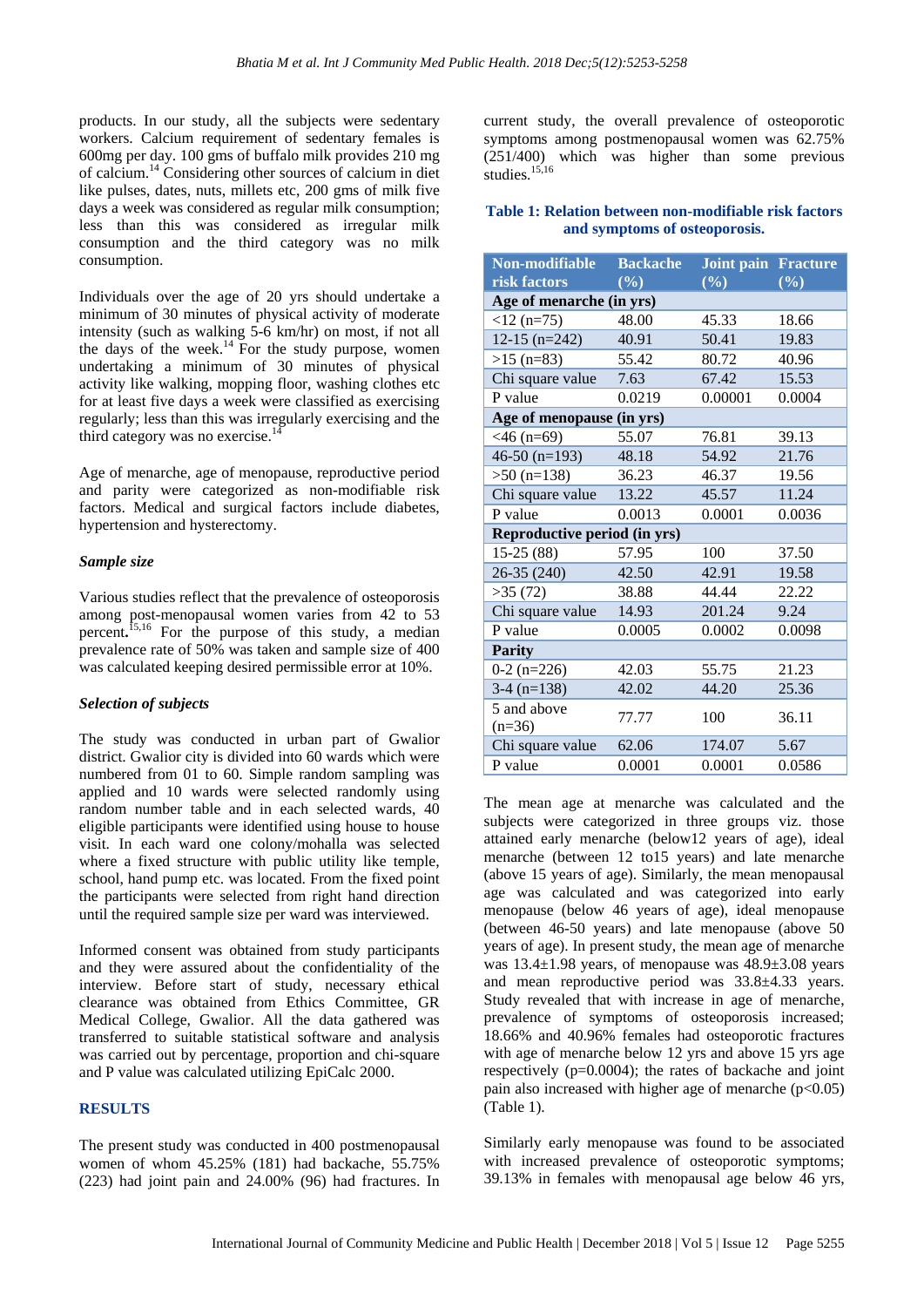21.76% in 46-50 yr age group and 19.56% in above 50 yrs respectively and the rates of backache and joint pain decreased with higher age of menopause  $(p<0.05)$  (Table 1).

Present study also revealed that a longer reproductive period was associated with lesser prevalence of osteoporotic symptoms; 37.50% and 22.22% females had osteoporotic fractures with reproductive age of 15-25 yrs and >35 yrs respectively while it was 19.58% in 26-35 yrs age group (p=0.001). Similarly backache and joint pain was less prevalent with a longer reproductive period  $(p<0.05)$ . Results also revealed that higher parity was associated with higher prevalence of osteoporotic symptoms (p=0.001); 33.33% and 43.04% females had osteoporotic fractures with parity 0-2 and 5 & above respectively (Table 1).

Of total 400 subjects, 64.25% (257) were consuming milk & milk products daily; prevalence of fracture on trivial trauma was 15.56% among females consuming milk & milk products regularly while it was much higher (39.16%) in females not consuming milk and milk products  $(p=0.001)$  (Table 2).

#### **Table 2: Relation between modifiable risk factors and symptoms of osteoporosis.**

| <b>Modifiable risk</b><br>factors             | <b>Backache</b><br>$($ %) | Joint pain<br>(%) | <b>Fracture</b><br>(%) |  |  |
|-----------------------------------------------|---------------------------|-------------------|------------------------|--|--|
| Use of milk products                          |                           |                   |                        |  |  |
| Regular consumption<br>of milk $(n=257)$      | 40.85                     | 49.41             | 15.56                  |  |  |
| Irregular consumption<br>of milk $(n=47)$     | 53.19                     | 57.45             | 27.66                  |  |  |
| Do not use milk and<br>milk products $(n=96)$ | 53.13                     | 71.87             | 44.79                  |  |  |
| Uncorrected Chi<br>Square value               | 5.61                      | 14.35             | 33.13                  |  |  |
| P value                                       | 0.0604                    | 0.0007            | 0.0000                 |  |  |
| Level of exercise/physical activity           |                           |                   |                        |  |  |
| Regular exercise<br>$(n=116)$                 | 36.20                     | 43.10             | 17.24                  |  |  |
| Irregular exercise<br>$(n=125)$               | 33.60                     | 56.80             | 16.00                  |  |  |
| Never exercise<br>$(n=159)$                   | 61.00                     | 64.15             | 35.22                  |  |  |
| Uncorrected Chi<br>square value               | 33.68                     | 20.54             | 12.61                  |  |  |
| P value                                       | 0.0001                    | 0.0001            | 0.0018                 |  |  |

Of total 400 subjects, 29.00% (116) were active (doing regular exercise and/or morning/evening walk, household tasks); 17.24% females who exercise regularly had osteoporotic fractures while it was much higher (35.22%) in females who never exercise (p=0.0002). Similarly the prevalence of backache and joint pain was much higher in females who never exercised  $(p<0.05)$  (Table 2).

#### **Table 3: Relation between medical and surgical conditions and symptoms of osteoporosis.**

| <b>Medical and</b><br>surgical conditions | <b>Backache</b><br>$($ %) | <b>Joint pain Fracture</b><br>$($ %) | $($ %) |
|-------------------------------------------|---------------------------|--------------------------------------|--------|
| <b>Diabetes mellitus</b>                  |                           |                                      |        |
| Yes $(106)$                               | 74.52                     | 69.81                                | 63.54  |
| No (294)                                  | 34.69                     | 50.68                                | 11.90  |
| Uncorrected Chi<br>square value           | 57.92                     | 17.04                                | 54.49  |
| P value                                   | 0.0001                    | 0.0001                               | 0.0001 |
| <b>Hypertension</b>                       |                           |                                      |        |
| Yes $(89)$                                | 60.67                     | 65.17                                | 44.94  |
| No(311)                                   | 40.83                     | 53.05                                | 18.00  |
| <b>Uncorrected Chi</b><br>square value    | 14.25                     | 6.78                                 | 16.15  |
| P value                                   | 0.0001                    | 0.0092                               | 0.0001 |
| <b>Hysterectomy</b>                       |                           |                                      |        |
| Yes $(80)$                                | 61.25                     | 75.00                                | 60.00  |
| No (320)                                  | 41.25                     | 50.93                                | 15.00  |
| Uncorrected Chi<br>square value           | 14.49                     | 27.70                                | 41.47  |
| P value                                   | 0.0001                    | 0.0001                               | 0.0001 |

Diabetes mellitus was seen in 26.50% (106) subjects of which 61.50% had osteoporotic fractures while the same in non-diabetics was 11.90% only (p=0.0001). Similarly Hypertension was seen in 22.25% (89) subjects of which 44.94% had osteoporotic fractures and the same in normotensives was 18.00% (p=0.0001). Twenty percent (80) females had undergone hysterectomy of which 60% had osteoporotic fractures while the same figure in no hysterectomy cases was 14.7% (p=0.001). Similarly the prevalence of backache and joint pain was much higher in diabetics, hypertensives and women who had undergone hysterectomy (p<0.05) (Table 3).

#### **DISCUSSION**

Hip fractures, the most serious outcome of osteoporosis, are becoming more frequent than before because the world's population is aging and because the frequency of hip fractures is increasing by 1-3% per year in most areas of the world.<sup>17</sup> In present study also prevalence of fracture among post-menopausal women was 24% with a predominance of hip and wrist fractures.

A 2001 study on expatriate Indians in Singapore showed that the incidence of hip fracture was higher in women than in men. <sup>15</sup> A recent study on risk factors for low bone mass in Indians suggested lower education (defined less than class 12), duration of menopause greater than 5 years, menarche age (after 14 years), menopause age (before 45 years), parity more than 3 to be the important ones.<sup>15</sup>Similar findings were seen in present study also.

Calcium and vitamin D nutrition plays an important role in determining bone health. Recent data demonstrated low calcium intake in Indian diet and high prevalence of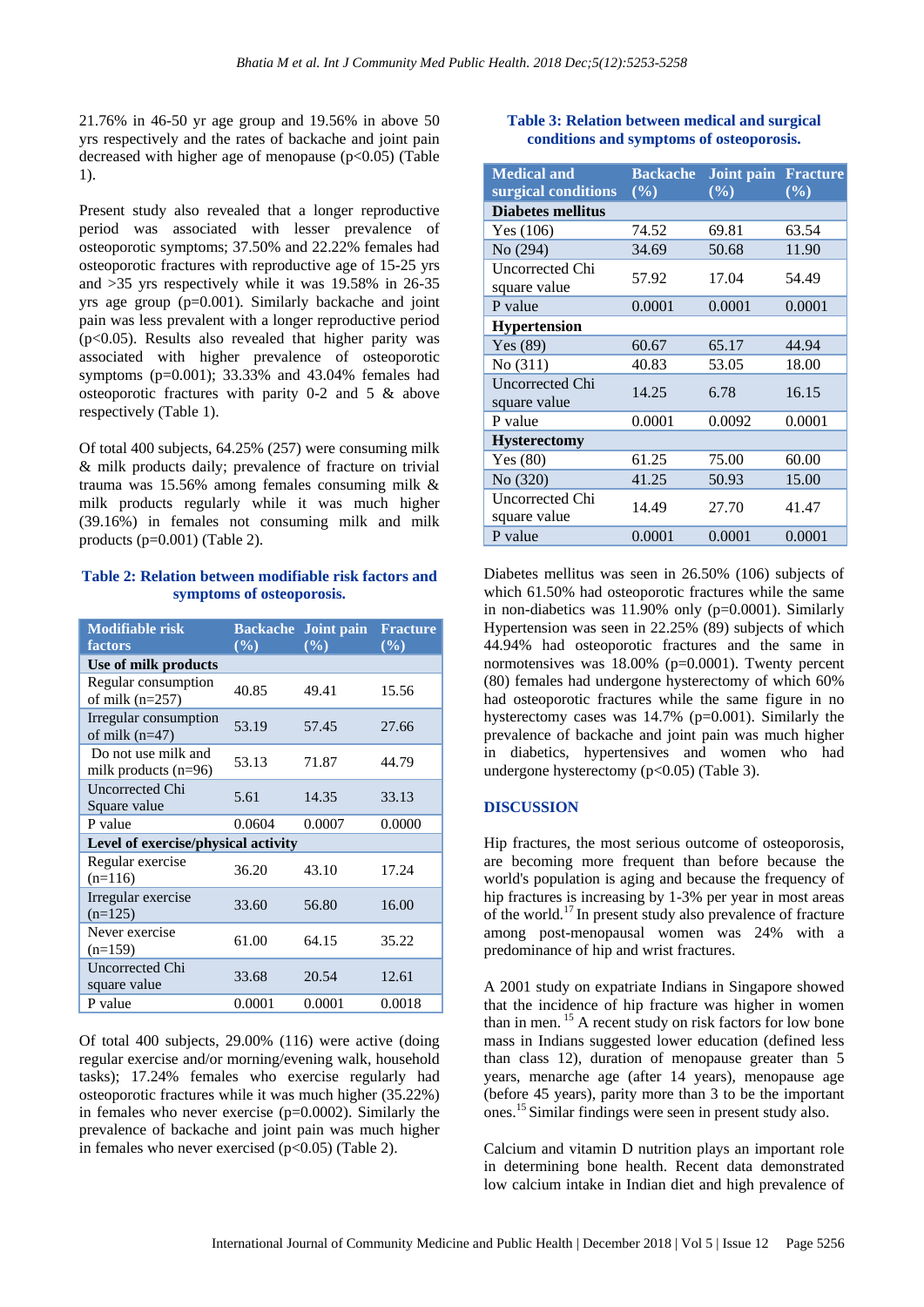vitamin D deficiency in different subgroups of Indian population. This includes both urban and semi-urban Indians, postmenopausal women, pregnant women, school children and newborns.<sup>18,19</sup> Arya et al used a serum 25(OH) vitamin D level of 15 ng/ml as a cut-off, and found 66.3 per cent of subjects to be vitamin D deficient.<sup>20</sup> In our study, the fracture rates were much lower in females consuming milk and milk products regularly. However, a major limitation of our study was that serum 25 (OH) vitamin D levels were not measured and intake of other calcium rich foods and information about sun exposure was not elicited.

A case control interview based study on postmenopausal women showed history of fracture in relatives, weight  $<$  60 kg, height  $<$  155 cm as significant risk factors for osteoporosis and regular consumption of milk, almonds, fruits as protective factors.<sup>11</sup> A similar interview based study on patients admitted with hip fracture revealed calcium intake, increased body mass index (BMI) and higher activity levels to have a significant protective effect on hip fracture in urban north Indian population. On the other hand decreased activity increase the risk of hip fracture.<sup>21</sup> The results of present study also suggested similar findings. However in present study no significant association of osteoporotic symptoms with family history was observed.

#### **CONCLUSION**

In our study, the overall prevalence of osteoporotic fractures among post-menopausal females was 24%.The findings of current study and previous studies clearly indicate the urgent need of collective efforts towards the growing problem of osteoporosis in postmenopausal women. A multipronged approach involving educational intervention, lifestyle modification and appropriate hormonal treatment is required to deal with this disease. Lifestyle modification involves nutritional interventions and regular physical activity like morning/evening walk, performing household tasks etc. A regular intake of foods rich in calcium like milk and its products, calcium tablets, vitamin D supplementation, soya products, almonds etc. is essential to maintain bone mass turnover.

#### *Limitations*

Bone mass density measurements have not been utilized

*Funding: No funding sources Conflict of interest: None declared Ethical approval: The study was approved by the Institutional Ethics Committee*

#### **REFERENCES**

1. Harrison's Principles of internal medicine. 16th Edition. McGraw Hill publishers; 2004: 2268-2278.

- 2. Howkins & Bourne Shaw's Textbook of Gynecology. 13th edition. Elsevier publishers; 2006: 61-62.
- 3. In India, 1 out of 8 men and 1 out of 3 women suffer from osteoporosis: Study. Oct 21 2012; The Indian Express. 2015. Available at: http://archive.indianexpress.com/news/in-india-1-out-of-8-men-and-1 out-of-3-women-suffer-from-osteoporosisstudy/1019974/. Accessed on 28 November 2015.
- 4. Osteoporosis Society of India. Action Plan Osteoporosis: Consensus statement of an expert group. New Delhi, 2003.
- 5. Damodaran P, Subramaniam R, Omar SZ, Nadkarni P, Paramsothy M. Profile of a menopause clinic in an urban population in Malaysia. Singapore Med J. 2000;41(9):431-5.
- 6. Randell A, Sambrook PN, Nguyen TV, Lapsley H, Jones G, Kelly PJ, et al. Direct clinical and welfare costs of osteoporotic fractures in elderly men and women. Osteoporos Int. 1995;5(6):427-32.
- 7. Cooper C, Campion G, Melton LJ. Hip fractures in the elderly: a world-wide projection. Osteoporos Int. 1992;2(6):285-9.
- 8. National Instititutes of Health Osteoporosis and Related Bone Disease-National Resource Center. Available at: http://www.osteo.org. Accessed on 28 November 2015.
- 9. Kriplani A, Banerjee K. An overview of age of onset of menopause in northern India. Maturitas. 2005;52(3-4):199-204.
- 10. Risk Factors. Osteoporosis Australia. Copyright 2015. Available at: http://www.osteoporosis. org.au/risk-factors. Accessed on 28 November 2015.
- 11. Keramat A, Mithal A. Risk factors for osteoporosis in urban Asian Indian women presenting for a preventive health check up. 2nd Joint Meeting of the European Calcified Tissue Society and the International Bone and Mineral Society, Geneva, 2005.
- 12. Jinping Xu J, Bartoces M, Neale A, Dailey R, Northrup J, Schwartz K. Natural History of Menopause Symptoms in Primary Care Patients: A MetroNet Study. J Am Board Fam Med. 2005;18(5):374-82.
- 13. Skugor M. Osteoporosis Cleveland Clinic Foundation, Centre for Continuing Education. 2010.
- 14. Park K. Park's Textbook of Preventive and Social Medicine. 21st Edition. Bhanot Publishers; 2012: 440-450.
- 15. The Asia-Pacific Regional Audit, Epidemiology, costs & burden of osteoporosis in 2013. International Osteoporosis Foundation. Available at: http://www.iofbonehealth.org/sites/default/files/med ia/PDFs/Regional%20Audits/2013-Asia\_Pacific\_ Audit-India.pdf pg 1-3. Accessed on 28 November 2015.
- 16. Aggarwal N, Raveendran A, Khandelwal N, Sen R, Thakur J, Dhaliwal L, et al. Prevalence and related risk factors of osteoporosis in peri- and